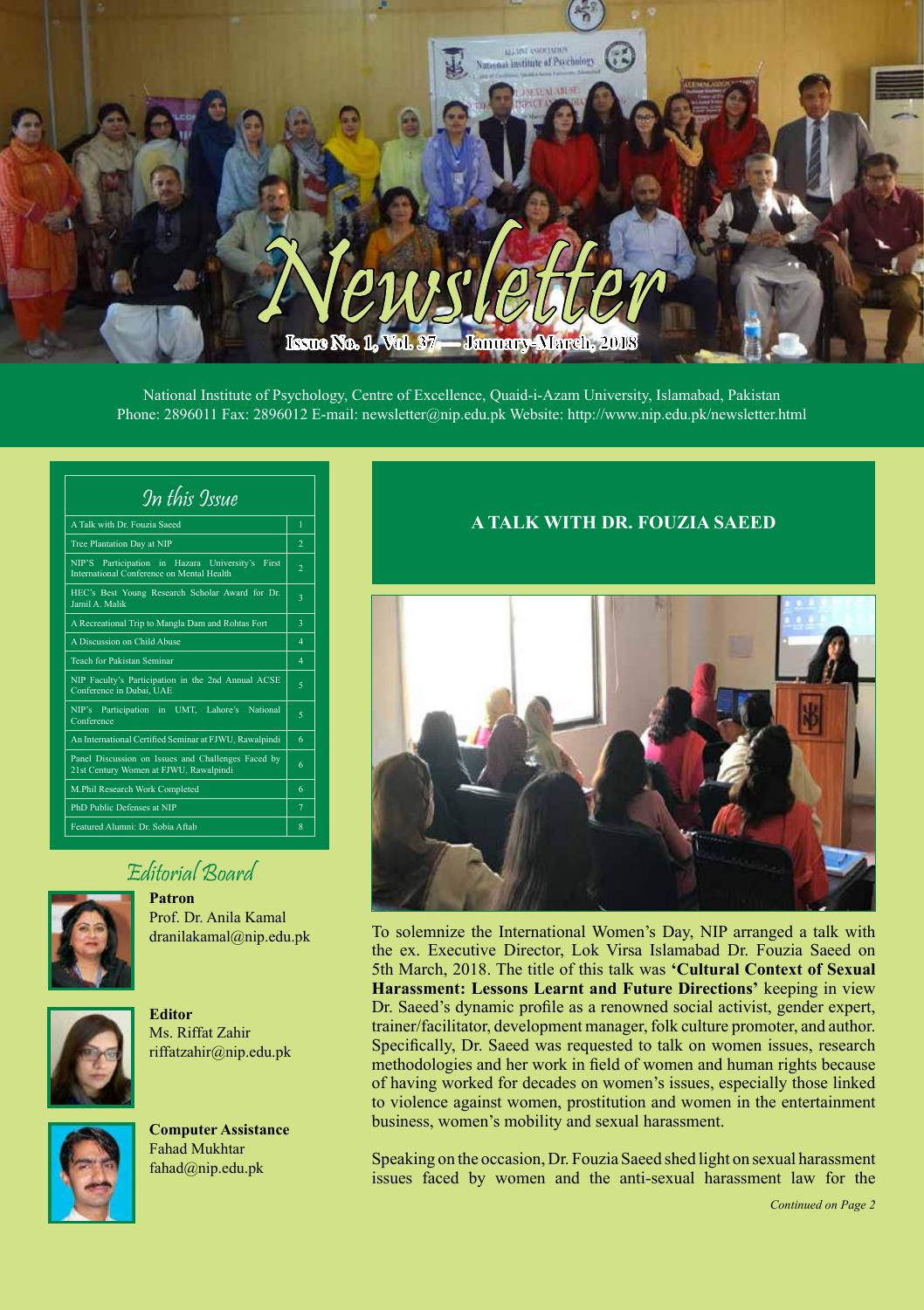#### **NIP Activities**



protection of women at workplaces. She also talked about different qualitative research methodologies that can be used for addressing issues like rape, prostitution, sexual assault, and sexual harassment etc. through research. Additionally, she enlightened the audience about the importance of raising one's voice and how to become a responsible member of the society/community.

*Reported by Nida Jamshed*

#### **TREE PLANTATION DAY AT NIP**



On 8th March 2018, the faculty and staff of NIP took part in a tree plantation activity on the NIP premises. The activity was arranged under the leadership of NIP Director, Prof. Dr. Anila Kamal. The purpose of the activity was to create a natural and pleasing environment on the NIP premises, to create awareness about environment conservation activities



and to realize the importance of trees in human life. The trees available for plantation included olive, fig and grapefruit. The faculty and the staff participated actively and enthusiastically in the activity with the assistance of the NIP gardeners and vowed to look after the plants that they had planted.

*Reported by: Ms. Riffat Zahir*

# **NIP'S PARTICIPATION IN HAZARA UNIVERSITY'S FIRST INTERNATIONAL CONFERENCE ON MENTAL HEALTH**

The Psychology Department at the University of Hazara, Mansehra organized its first international conference on 16th and 17th Feb. 2018. The conference's title was '1st International Conference on Mental Health: Gender Issues, Challenges & Outcomes'. NIP faculty and students participated actively in the 2-Day event. To start with, NIP Director, Prof. Dr. Anila Kamal delivered an address in the inaugural session of the conference as a key note speaker and later chaired a session as well.

Furthermore, two sessions were moderated by Dr. Rubina Hanif and Dr. Sobia Masood respectively and several research papers were presented by NIP faculty and students.

The research papers presented by NIP faculty and students on this occasion included: **Eating and Food Myths Beliefs as a Mental Health Issue: A Gender Perspective** by Prof. Dr. Anila Kamal, **Moderating Role of Gender in Relationship**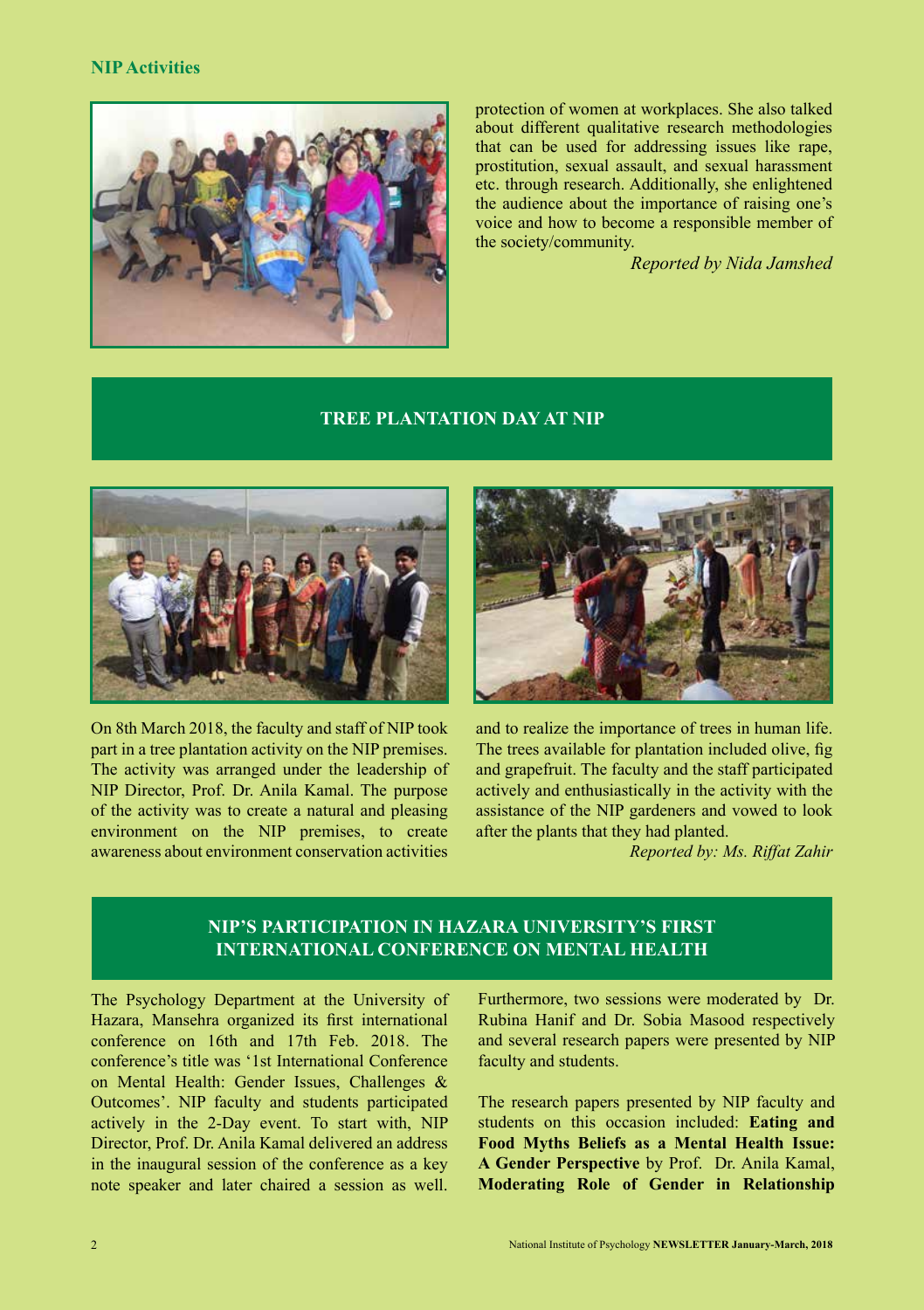#### **NIP Activities**



**between Personality Traits and Positive Mental Health** by Nadia Batool and Dr. Rubina Hanif, **Self-Concept Perception of Married as Compared to the Unmarried Working Women** by Saima Kalsoom and Prof. Dr. Anila Kamal, **Qualitative Exploration of Perceived Gender Discrimination about Adult Pakistani Women** by Sadia Zaman and Dr. Irum Naqvi, **Parental Emotional Abuse and Delinquency among Slum Dwelling Adolescents: Mediating Role of Resilience** by Nida Rashid, Ms. Saira Khan and and Dr. Nelofar Kiran Rauf, **Impact of Parent-Adolescent Relationship on Emotional Regulation of Parent-Adolescent Relationship on Emotion Regulation of Adolescents: Gender as a** 

**Moderator** by Ayesha Saeed and Dr. Rubina Hanif, **A Qualitative Exploration of Coercive Control in Martial Relationship: Does Gender Matter?** by Rabia Saleem and Dr. Sobia Masood, **Relationship between Self- Critical Perfectionism, Self-Compassion and Depression among University Students** by Summia Waheed and Ms. Riffat Zahir, **Indirect Exposure to Terrorism: Differential Perceptions and Experiences across Gender** by Sanam Younas and Dr Humaira Jami, and **Emotional Intelligence and Social Anxiety among University Students** by Amjad Khan and Dr. Nelofar Rauf.

*Reported by Ms. Riffat Zahir*

# **HEC'S BEST YOUNG RESEARCH SCHOLAR AWARD FOR DR. JAMIL A. MALIK**

Dr. Jamil A. Malik from the NIP faculty has been awarded with the Prestigious Best Young Research Scholar Award in Social Sciences (2015/16) by Higher Education Commission Pakistan. Dr. Malik received his award at a ceremony held by HEC for the 6th HEC Outstanding Research Awards in Islamabad on 1st March, 2018.

*Reported by Ms. Riffat Zahir*



# **A RECREATIONAL TRIP TO MANGLA DAM AND ROHTAS FORT**

On 13th January, 2018 NIP students went on a much awaited day recreational trip to Mangla Dam and Rohtas Fort. Ms. Raiha Aftab and Dr. Nelofar Kiran Rauf from the faculty and Mr. Tahir Ellahi and Mr. Muhammad Hanif from the staff accompanied the students.

*Reported by Ms. Riffat Zahir*

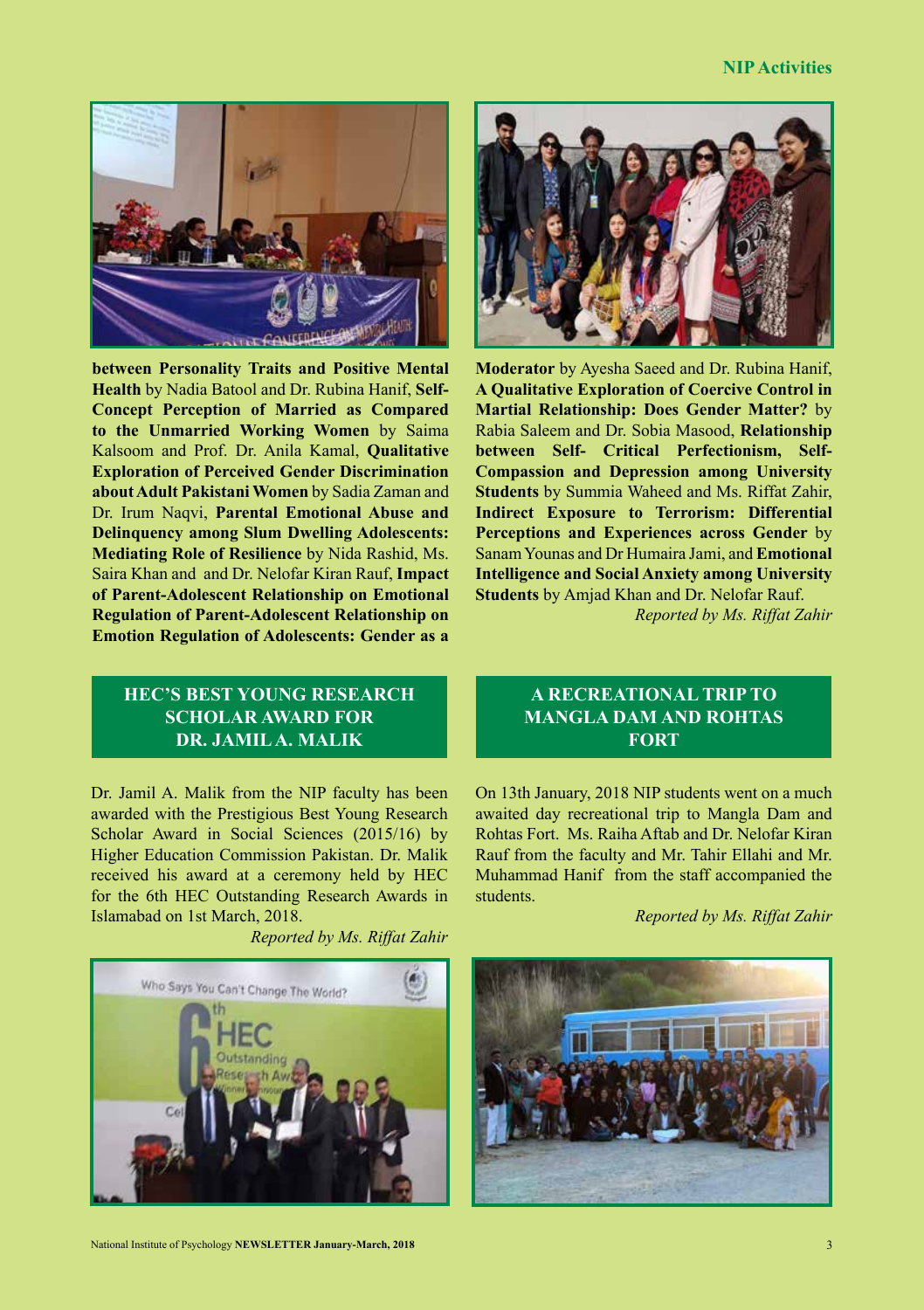#### **NIP Activities**

#### **A DISCUSSION ON CHILD ABUSE**



The Alumni Association National Institute of Psychology (AA-NIP), Quaid-i-Azam University Islamabad in collaboration with the National Press Club held a discussion 'Child Sexual Abuse: Psychosocial Impact and Media Reporting' on March 30th, 2018. The participants included the Patron in Chief Alumni Association Prof. Dr. Anila Kamal, President Alumni Association Dr. Shoaib Kiani, Vice President Alumni Association Dr. Tanvir Akhtar, NIP faculty and students, a number of alumni graduates, and guests. Prof. Dr. Seema Pervez (Ex-Director and Alumni NIP) contributed in the discussion by sending her statement on e-mail which was shared with the audience on the spot. Additionally, several journalists participated in this discussion including President National Press Club President Muhammad Tariq Chaudhry and its General Secretary Mr. Shakeel Anjum respectively, senior journalists and television anchor persons Amir Zia, Fouzia Kalsoom, and Maira Imran. Maliha Hussain, an expert on child sexual abuse and a well-known human right activist



also attended the event. The discussion was carried out in a round table format and was convened by Dr. Humaira Jami from the NIP faculty. The worthy speakers stressed upon the need to realize the importance of all stakeholders (including parents, teachers, educationists, professional care givers, health experts, policy makers, human right activists, government and non-governmental organizations of the society), and asked each of them to play their pivotal role in controlling this social menace. The speakers also emphasized upon the coordination from civil society, academia, and media institutions to eliminate the occurrence of child abuse in the society and urged the media to play an effective and responsible role in this regard. The discussion also highlighted the application of Media Psychology to help the media personnel in getting trained in reporting such sensitive issues and the grass root level training of parents to educate their children about their personal safety.

*Reported by: Dr. Irum Naqvi*

# **TEACH FOR PAKISTAN SEMINAR**

Teach for Pakistan, a non-profit company, held an information session at NIP on March 6, 2018. The company recruits and trains graduates who then go on a two-year fellowship to teach in low-income schools that lack quality teachers. A 3-member team from the company led the interactive session, informing the audience about the company, its fellowship program, experience of working with children, and the positive impact the company has had on the lives of those children.



*Reported by Sadaf Rehman*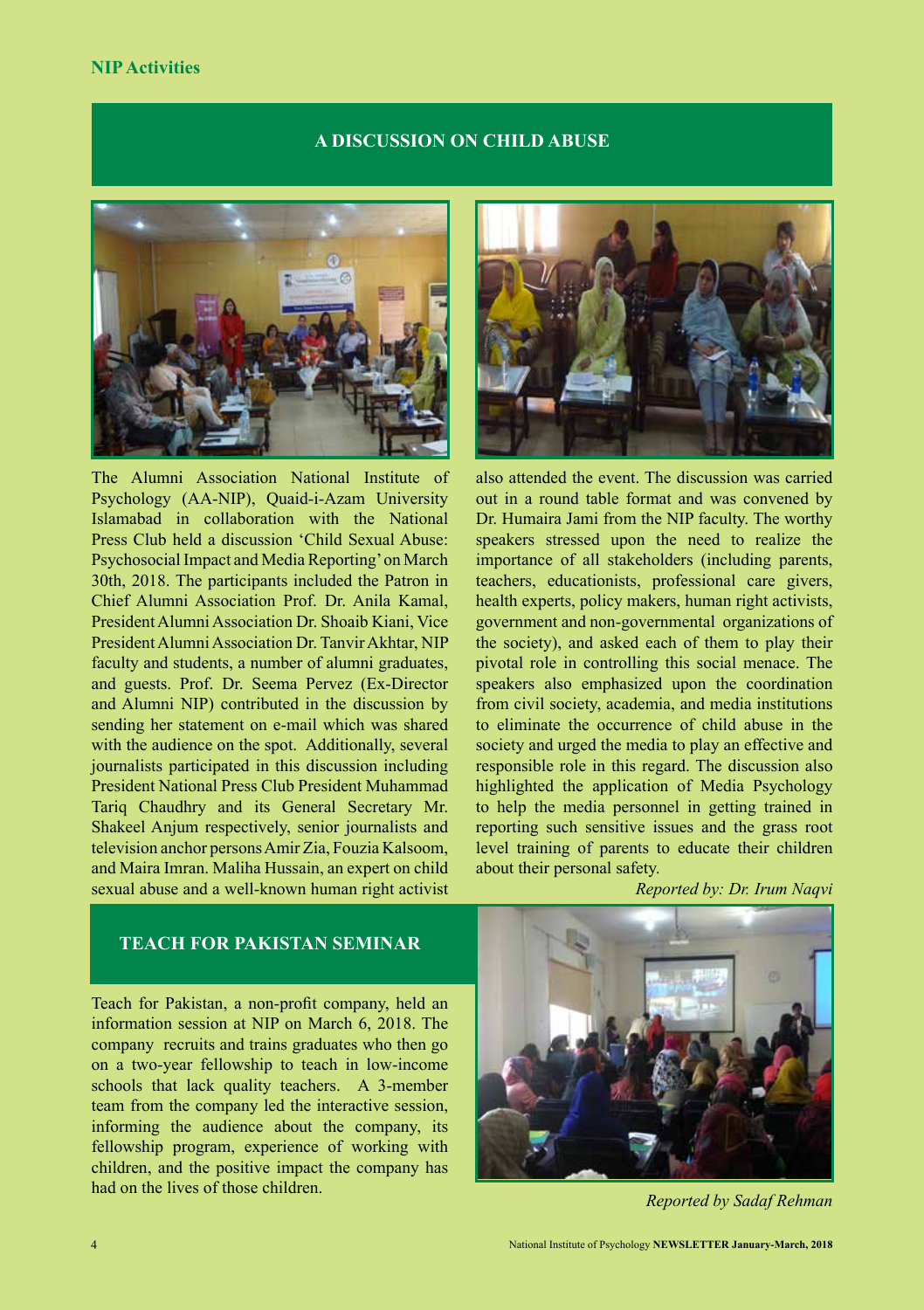# **NIP FACULTY'S PARTICIPATION IN THE 2ND ANNUAL ACSE CONFERENCE IN DUBAI, UAE**

Dr. Rubina Hanif, Dr. Nelofar Kiran Rauf and Ms. Raiha Aftab from the NIP Faculty participated in the 2nd Annual ACSE Conference from 20th to 22nd March 2018 in Dubai, UAE. The conference was organized by the Asian Council of Science editors. Eminent researchers from around the world participated in the conference with the aim of sharing their knowledge from the diverse areas of science, technology and medicine. Over 300 participants attended the conference with over 100 oral presentations and 50 poster presentations. During the three-day event, the NIP faculty presented their papers in the areas related to emotional and behavioral problems of children and adolescents, resilience among adolescents with disabilities, and



sexual harassment and women with disabilities. *Reported by: Dr. Nelofar Kiran Rauf*

# **NIP'S PARTICIPATION IN UMT, LAHORE'S NATIONAL CONFERENCE**

A group consisting of NIP students and Dr. Rubina Hanif, Dr. Irum Naqvi and Ms. Raiha Aftab from the faculty attended University of Management, Lahore's National Conference on 17th March, 2018. The conference had been arranged by UMT's Institute of Clinical Psychology and was titled as 'Promoting Mental Health in Schools: A Way Forward'.

On this occasion, NIP participated in multiple ways. Dr. Rubina Hanif chaired a scientific session, Dr. Irum Naqvi and Ms. Raiha Aftab presented their research papers while several students contributed as the authors of the oral research presentations aong with the faculty.

included: **Exploring the Role of Sexual and Reproductive Health (SRH), Body Image and Life Skills in Promoting Mental Health among Adolescents** by Kashmala Zaman, Dr. Humaira Jami and Prof. Dr. Anila Kamal, **Prevalent Food Myths and Their Role in Establishing Unhealthy Eating Attitudes among Adolescents** by Dr. Irum Naqvi and Prof. Dr. Anila Kamal, **Relationship between Attachment Styles, Quality of Friendship, and Stress in Younger and Older Adolescents**  by Tehmina Khanum, Ms. Raiha Aftab and Dr. Nelofar Kiran Rauf, and **Friendship Quality and Relationship Maintenance Strategies among Adolescents** by Sadaf Tanwir and Ms. Raiha Aftab. *Reported by Ms. Riffat Zahir*

The titles and authors of the NIP research papers



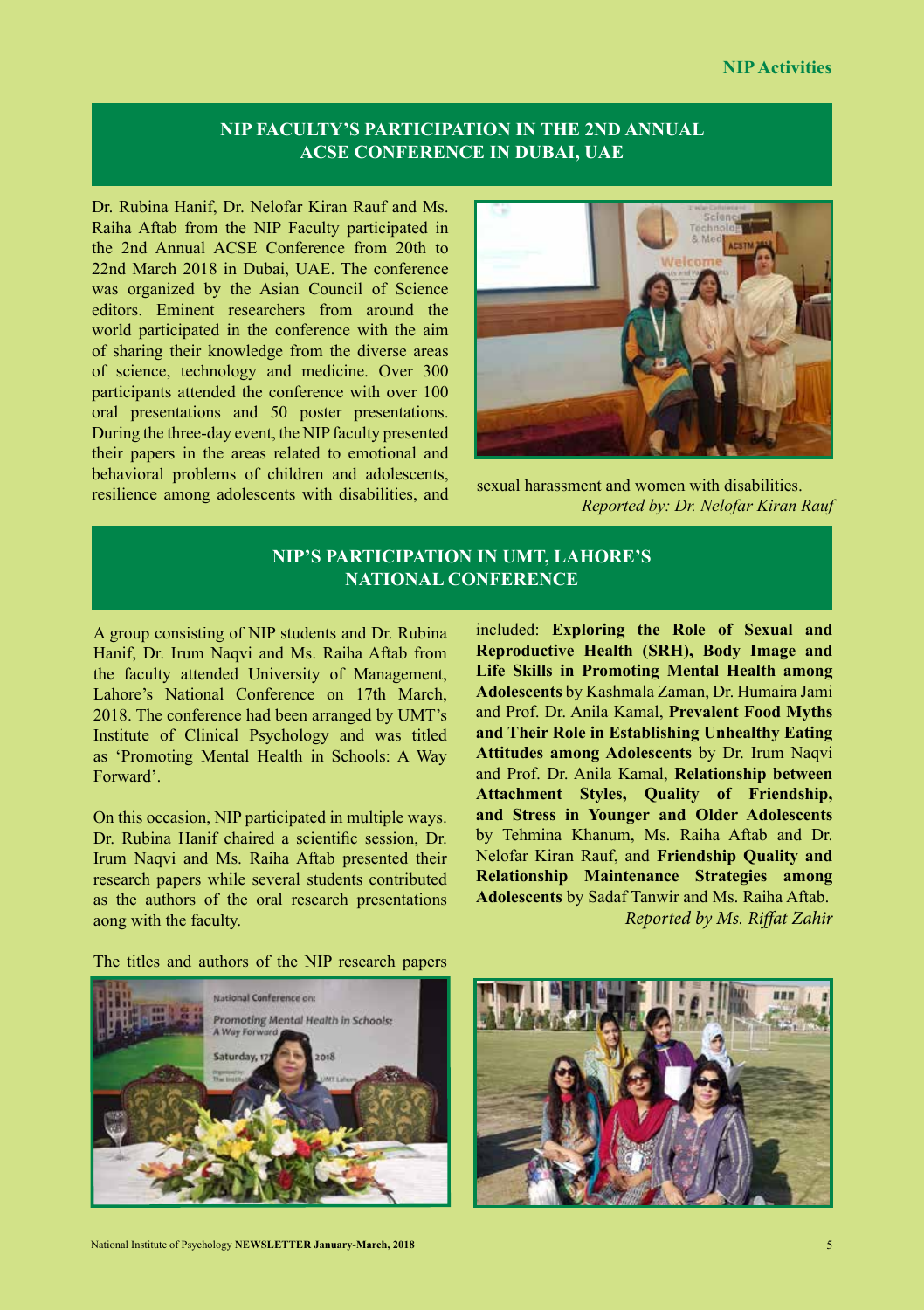# **AN INTERNATIONAL CERTIFIED SEMINAR AT FJWU, RAWALPINDI**



On 6th Feb. 2018, NIP Director Prof. Dr. Anila Kamal attended an international certified seminar organized by the Behavioral Sciences Department of the Fatima Jinnah Women University, Rawalpindi as the chief guest. The seminar focused on the behavioral management of emotional and behavioral problems of school students. Dr. Ghazala Rehman, an NIP alumna and a consultant clinical psychologist who currently lives and works in the UK was the resource person for the seminar. Speaking on this occasion, Dr. Kamal shared her views about the topic with the audience and at the end of the event, distributed certificates among the participants.

*Reported by: Ms. Riffat Zahir*

# **PANEL DISCUSSION ON ISSUES AND CHALLENGES FACED BY 21ST CENTURY WOMEN AT FJWU, RAWALPINDI**

Dr. Sobia Masood from the NIP faculty participated in a discussion titled 'Issues and Challenges faced by 21st Century Women: the Coping Strategies' as a panelist at the Fatima Jinnah Women University, Rawalpindi. The activity had been organized to commemorate the International Women's Day on 9th March 2018 and its discussion topics included women spaces at public sphere (indigenous context), work-life balance, and participation of women and youth in political processes. Dr. Masood talked in detail about the strategies for balancing work life with family life and thereby live a productive life on both personal and professional fronts with minimum issues. *Reported by: Dr. Sobia Masood*



# **M.PHIL RESEARCH WORK COMPLETED**

#### **Farwa Batool (2017).**

Predictors of Self-Worth in Context of Self-Objectification among Hijab and Non-Hijab Wearing Women (Unpublished M.Phil. Dissertation). National Institute of Psychology, QAU, Islamabad, Pakistan.

The present study was aimed to investigate the relationship among internalization, self-surveillance, appearance anxiety, safety anxiety, and self-worth in the context of self- objectification among hijab

and non-hijab wearing women basing upon selfobjectification theory (Fredrickson & Roberts, 1997). Moreover, role of various demographic variables was also explored in relation to the study variables. Self-Objectification Questionnaire (Noll & Frederickson, 1998), Socio-cultural Attitude towards Appearance Questionnaire4 (Schaefer, et al., 2015), Surveillance subscale of Objectified Body Consciousness Scale (McKinley & Hyde, 1996), Appearance Anxiety Scale (Dion et al., 1990), Contingencies of Self-Worth Scale (Crocker,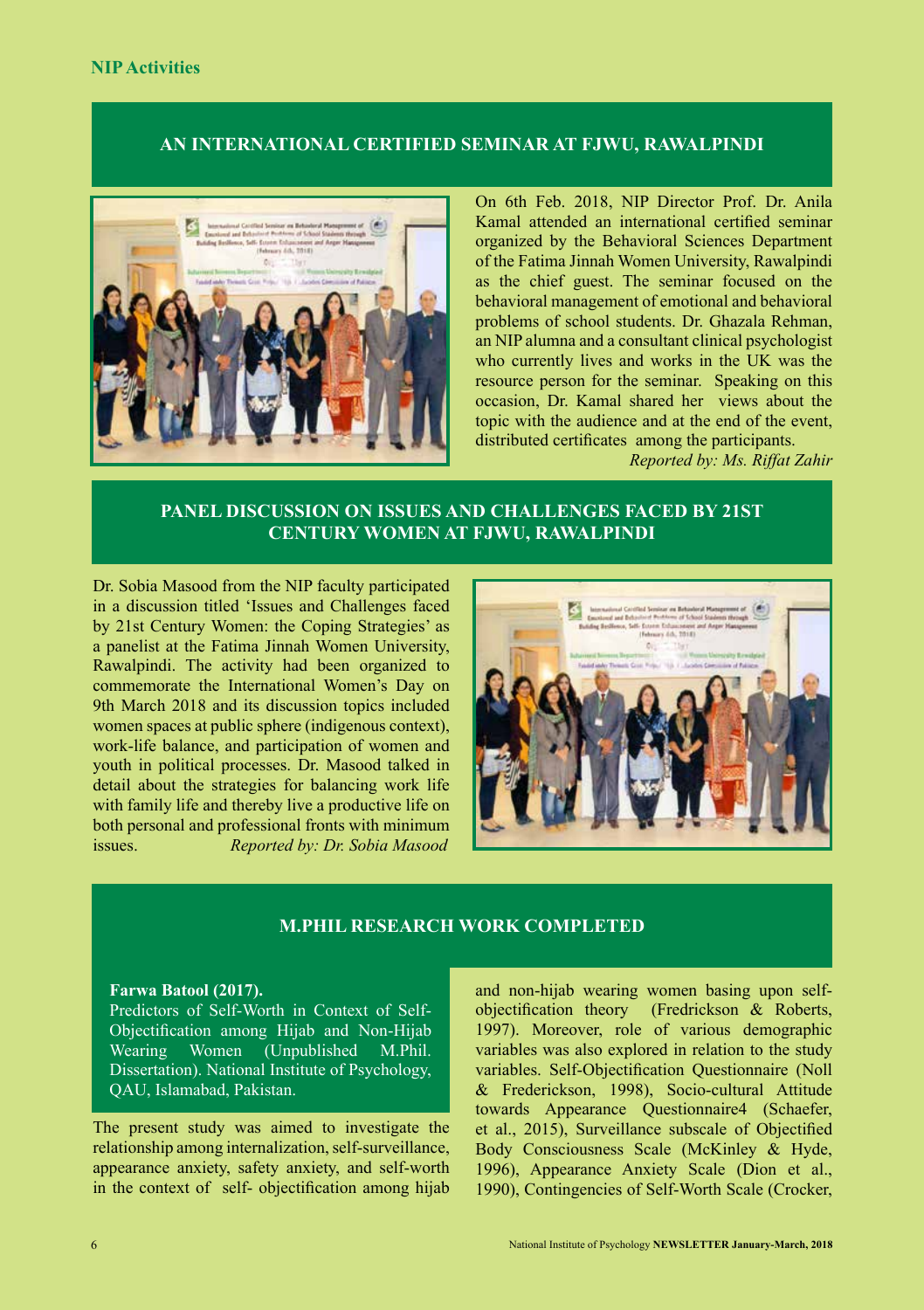Luhtanen, Cooper, & Bouvrette, 2003), and the Safety Anxiety Scale developed in the current study were used to measure variables. The study was conducted in three phases. In the first phase Safety Anxiety Scale was developed basing upon focus group discussions with hijab and non-hijab wearing women. Exploratory factor analysis  $(N = 260)$ resulted in three subscales that is Dressing Related Anxiety, Men/Situation Related Anxiety, and Reaction/Coping to Anxiety. In Phase II, validation of the other measures was conducted on the same sample of women participants through confirmatory factor analysis. The third phase was the main study for hypotheses testing and model testing. Sample consisted of 461 female participants with their age ranging between 18 to 30 years. As hypothesized, the results showed that there was a significant positive relationship of self-objectification with internalization, self-surveillance, appearance anxiety, appearance related self-worth, competition related self-worth, and with the approval from others' contingent self-worth. Whereas self-objectification showed significant negative relationship with safety anxiety, family support related self-worth, virtue related self-worth and the God's love related selfworth. On group comparison, non-hijab wearing women scored significantly high on internalization,

self-objectication, self-surveillance, appearance anxiety, self-worth contingent to appearance, and approval from others as compared to hijab wearing women who had high score on safety anxiety and God's love contingent self-worth. Models based on self-objectification theory were tested. The model for women wearing hijab  $(n =$ 238) revealed self-objectification and appearance anxiety as mediators for internalization in predicting appearance contingent self-worth. Internalization directly predicted the self-surveillance, self-worth contingent to appearance, and approval from others. For non-hijab wearing women self-objectification, self-surveillance, and appearance anxiety mediated the relationship of internalization with appearance and competition contingent self-worth. A unique path observed in this model was that internalization predicted self-surveillance, which further indulged women to self-objectification affecting their selfworth in some domains. A uniqueness in all the three models was that safety anxiety appeared as an independent predictor for all the contingencies of self-worth and showed no relationship with any of the other study variable. Findings are discussed in cultural context. Implications in education and research domains are discussed.

### **PHD PUBLIC DEFENSES AT NIP**

Public defenses of two NIP PhD scholars were held between January and March 2018. The first public defense was held on 31st January, 2018 for Ms. Fazaila Sabih whose PhD research titled **'Parenting Practices and Behavioral Problems among Adolescents having Parents with Psychopathology: Adolescents' Coping and Effortful Control as Moderators'** had been supervised by Prof. Dr. Anis-ul-Haq. The external examiners for this PhD dissertation were Dr. Tanvir Akhtar and Dr. Mumtaz Jaffery. The second public defense took place on 27th March, 2018 for Ms. Um-e-Laila. The title of her PhD research was **'The Role of Personality Dimensions and Burnout among Human Service Professionals: Examining Job Demand and Resource Model'** and it had been supervised by Dr. Rubina Hanif. Dr. Tanvir Akhtar and Dr. Aneela Maqsood were the external examiners for this dissertation.

*Reported by Ms. Riffat Zahir*